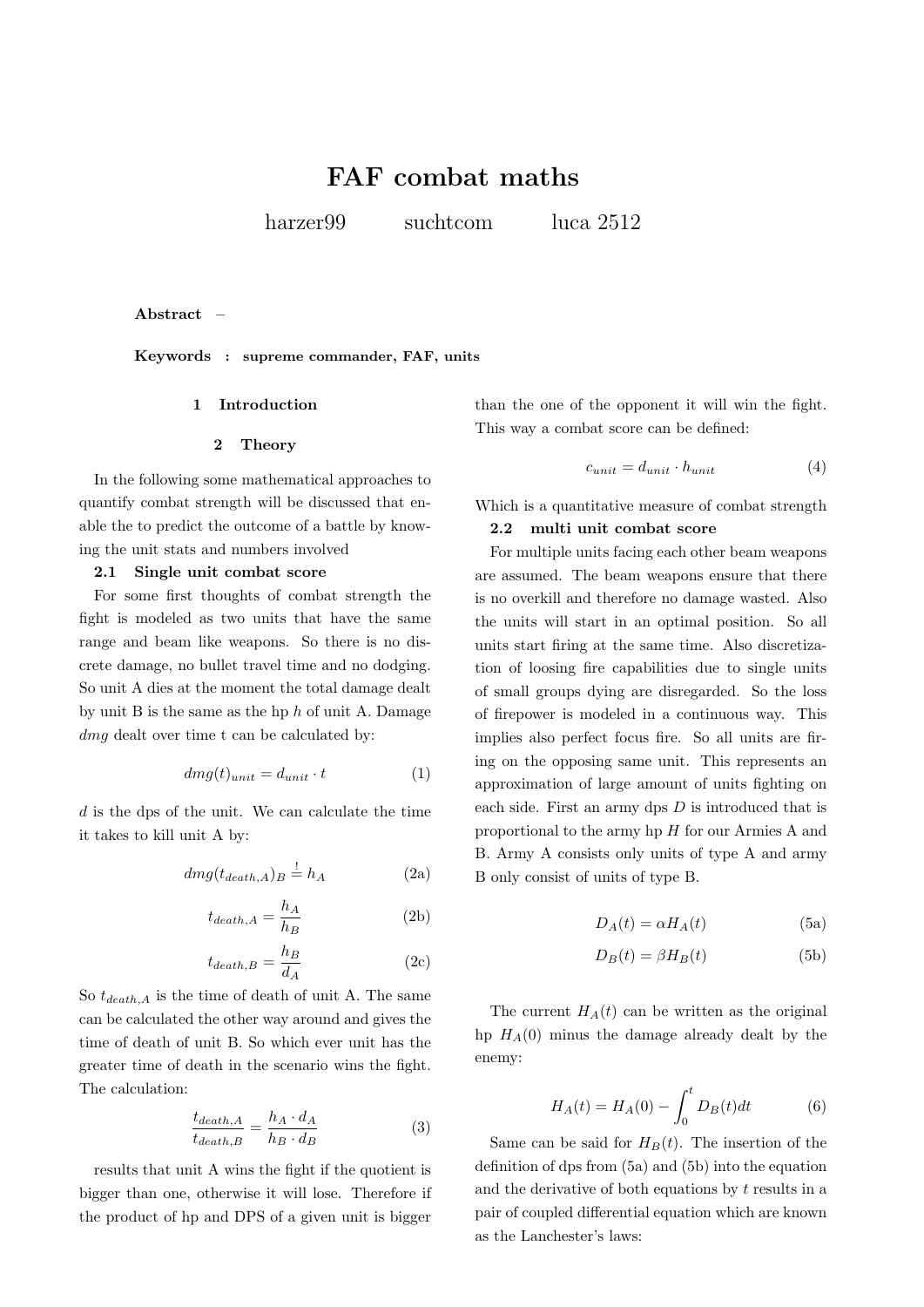$$
\frac{dH_A(t)}{dt} = -\beta H_B(t) \tag{7a}
$$

$$
\frac{dH_B(t)}{dt} = -\alpha H_A(t) \tag{7b}
$$

These Equations don't need to be solved. The multiplication of both equations with each other and the following integration of the equation results in the following expression:

$$
\alpha (H_A(t))^2 - \beta (H_B(t))^2 = \Delta C \tag{8}
$$

 $\Delta C$  is a constant. This equation allows the calculation of the remaining hp of the winning army A  $H_A(t \to \infty)$  under the condition that army B is annihilated. It is noteworthy, that the combat strength increases with the square of number of units. So if army A had double the amount of units it could kill army B four times in four fights.  $\alpha(H_A(t))^2$  can be written as the product of hp  $H_A(t)$  and dps  $D_A(t)$ of the army:

$$
\alpha (H_A(t))^2 = D_A(t) \cdot H_A(t) \tag{9}
$$

This look very familiar to the original combat score for a single unit, despite introducing hp dependent dps. Also the hp and dps of the army can be derived from the unit stats with  $N_A(t)$  being the number of units A at a given time:

$$
D_A(t) \cdot H_A(t) = N_A(t) \cdot h_A \cdot N_A(t) \cdot d_A = (10a)
$$

$$
N^2(t) \cdot c_A =: C_A(t) \tag{10b}
$$

This is a combat score  $C_A(t)$  for army A. An army with a higher initial score should defeat an army with a lower score. This can be tested in the game.

#### **2.3 calculating efficiency of units**

A relevant question for the game is which type of units are more more efficient. For instance: Will a Rhino get defeated by a group of Mantis of the same mass cost? Because of the non linear nature of the combat score and different mass cost for different units calculating combat score *c<sup>A</sup>* per mass cost *m<sup>A</sup>* for a given unit is not sufficient. First a norm for combat score *c<sup>A</sup>* needs to be selected at which the units are compared at. For simplicity a value of 1 is chosen. Also the time is set to zero, because the time development is of no interest in this matter.

$$
c_A \cdot N_A^2(0) \stackrel{!}{=} 1 \tag{11a}
$$

$$
N_A(0) = \frac{1}{\sqrt{c_A}}\tag{11b}
$$

 $N_A(0)$  multiplied by the mass cost of a single unit  $m_A$  gives us the mass cost of an army A at the combat strength of 1 returns the mass cost per combat score:

$$
N_A(0) \cdot m_A = \frac{m_A}{\sqrt{c_A}} \tag{12a}
$$

$$
S_A := \frac{\sqrt{c_A}}{m_A} \tag{12b}
$$

For better intuition we invert the fraction for the definition of the specific score *S* so a higher score equals a more efficient unit.

# **2.4 combat score for one unit against many**

Up to this point only the scenario for large army facing each other is described. But the case of a single unit facing a large army can also be calculated. In this case the differential equations of lachnesters law 5 needs to be modified. Army A will consist of the single unit and army B of many units. The difference to the previous model is that in this case the single unit (army A) doesn't lose dps over time while army B does. This results in the following differential equations:

$$
\frac{dH_A(t)}{dt} = -\beta H_B(t) \tag{13a}
$$

$$
\frac{dH_B(t)}{dt} = -\alpha H_A(0) \tag{13b}
$$

so  $\alpha H_A(t)$  becomes  $\alpha H_A(0)$ . This equation system can again be multiplied with each other which results in the following expression:

$$
\alpha H_A(0)H_A(t) - \frac{\beta}{2}H_B^2(t) = \Delta C \tag{14a}
$$

with the reintroduction of the single unit combat score similar to (10a):

$$
N_A^2 \cdot c_A - \frac{N_B^2}{2} \cdot c_B = \Delta C \tag{14b}
$$

*N<sup>A</sup>* is 1 in this case. For the interpretation of this equation one needs to look at the scenario where army A and army B defeat annihilate each other and compare that to the equation (8) for large armies facing each other. In both cases this results in the constant being 0. The comparison of 14b with the equation for many units fighting each other reveals that having army A as a single units requires  $\sqrt{2}$ times the units of army B to get a draw. So a single strong units get a bonus for fighting against many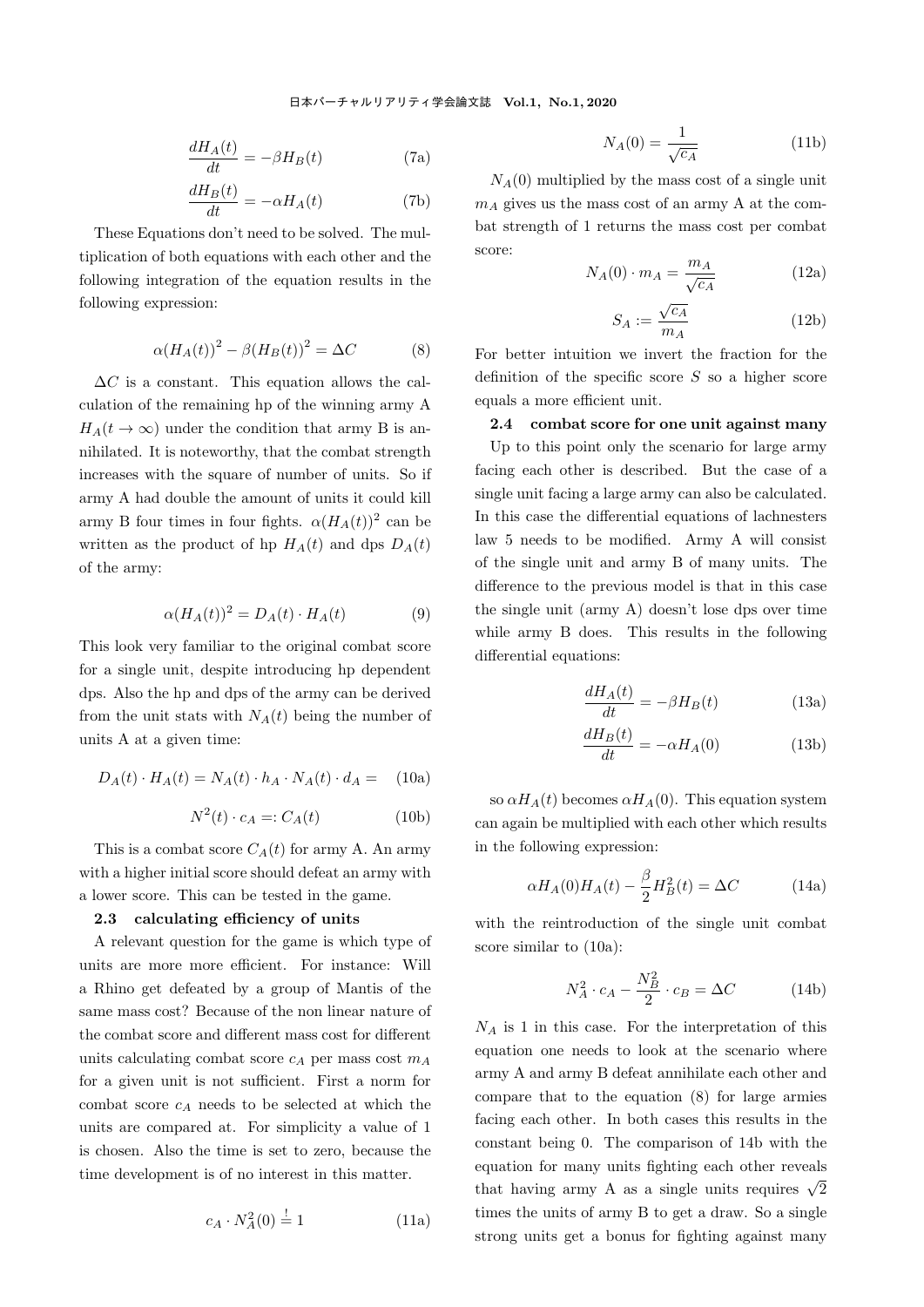weak units because of the constant dps of the strong unit. If the numbers of both armies get increases, it is expected that the combat scores to converge to the description of the multi unit combat score.

### **2.5 One unit against few**

For the case of for instance a single Rhino against a couple of Mantis the discretization of the firepower of the Mantis might not be negligible. So in this case it is necessary to model it as well, or at least approximate it. Doing this via the lanchesters laws would require the use of the delta distribution and the heavy side function in the differential equation. But the problem can be approached differently: A single unit A (mantis) always deals a certain amount of damage to unit B (rhino) up to the point it dies:

$$
\mathcal{A}_B = d_B t_B = d_B \frac{h_B}{d_A} \tag{15}
$$

So the damage  $\tilde{\Pi}_B$  army A (mantis) of number  $N_B(0)$ deal to the Rhino up to the point of the first unit A (mantis) dying is proportional to  $N_B(0)$ :

$$
\tilde{\Pi}_B(t_B) = N_B(0) \ \mathbb{I}_B \tag{16}
$$

So the amount of damage army A deals unit is it is annihilated can be calculated by summing up the damage done in the constant time frame of a death of a unit A (manits):

$$
\tilde{\Pi}_B(t = N_0 t_B) = \sum_{k=0}^{N_B(0)} k \cdot \pi_B = \frac{\pi_B}{2} (N_B^2(0) + N_B(0))
$$
\n(17)

Using the time *t* until the Rhino kills the mantis army, approximated by  $N_B(0) \cdot t_B$ , the renaming health of the rhino can be calculated. This will be negative if the rhino loses the fight.

$$
H_A(t = N_B(0)t_B) = H_A(0) - \mathcal{I}_B(t = \tilde{N}_B(0)t_B)
$$
\n(18)

In the following it is assumed, that the rhino wins the fight or draws, so that the health of the rhino  $H_A \geq 0$ The current problem with the model is that there is only a discrete time parameterization for  $\tilde{\mathcal{A}}_B$  so the damage done at any point in time is unknown. This is equivalent to the question: Just how many mantis does it take to kill a Rhino? Or in another way; How many mantis are worth a Rhino? The answer to these questions will give a combat score that takes discretization of units into account.

For  $H_A(t = N_B(0)t_B) = 0$  there would most likely not be a solution  $N_B(0) \in \mathbb{N}_0$ . The fractional part

 $\{(N_B(0))\}$  of the real solution could be interpreted as a an additional Unit A (mantis) with lower hp that is added to army A. But create a small error for the damage it would make until it dies. But that damage can be calculated. Under the assumption that the lower hp unit A (Mantis) gets focused first the damage that the army of Mantis can deal in that time  $\mathcal{I}'_B$  can be calculated by:

$$
\Pi'_B = \{ N_B(0) \} [N_B(0)] \, \, \mu_B \tag{19}
$$

*{}* is the frac function and *⌈⌉* is the ceiling function. Adding that damage to the one that will be dealt by the rest of army A (mantis) (17) results in:

$$
\Pi_B(N_B(0)) = \underbrace{\sum_{k=0}^{\lfloor N_B(0) \rfloor} k \cdot \pi_B}_{=\tilde{\Pi}_B = \tilde{H}_A} + \underbrace{\{N_B(0)\} \lceil N_B(0) \rceil \pi_B}_{=\Pi'_B = H'_A}
$$
\n(20)

For the case that army A (mantis) and Army B (single Rhino) annihilate each other  $\Box_B(N_B(0)) = H_A$ must be set. this equation needs to be resolved to  $N_B(0)$  in order to get the amount of Mantis required. The left part of the sum returns  $|N_B(0)|$ : Herleitung aus formel 17

$$
\tilde{H}_A = \sum_{k=0}^{\lfloor N_B(0) \rfloor} k \cdot \mathbf{A}_B = \lfloor N_B(0) \rfloor (\lfloor N_B(0) \rfloor + 1) \frac{\mathbf{A}_B}{2}
$$
\n(21a)

$$
\lfloor N_B(0) \rfloor = \frac{-1 + -\sqrt{1 + 8\frac{\tilde{H}_A}{\pi_B}}}{2} \tag{21b}
$$

With equation (15) and  $h_A d_A = c_A$ 

$$
\lfloor N_B(0) \rfloor = \lfloor \frac{-1 + \sqrt{1 + 8\frac{c_A}{c_B}}}{2} \rfloor \tag{21c}
$$

The right part of the sum can be resolved by  ${N_B(0)}$ :

$$
H'_{A} = \{ N_{B}(0) \} \lceil N_{B}(0) \rceil \ \mathfrak{I}_{B} \tag{22a}
$$

$$
\{N_B(0)\} = \frac{H_A'}{\lceil N_B(0) \rceil \, \, \pi_B} \tag{22b}
$$

By using  $H'_{A} = H_{A} - \tilde{H}_{A}$  and (17) we get:

$$
\{N_B(0)\} = \frac{2H_A - (\lfloor N_B(0)\rfloor^2 + \lfloor N_B(0)\rfloor) \pi_B}{2 \pi_B(\lfloor N_B(0)\rfloor + 1)}
$$
\n
$$
= \frac{H_A}{\pi_B \cdot \lfloor N_B(0)\rfloor + 1} + \frac{1}{2}(\lfloor N_B(0)\rfloor + 1) \qquad (22d)
$$

And finally:

$$
N_B(0) = \lfloor N_B(0) \rfloor + \{ N_B(0) \} \tag{23}
$$